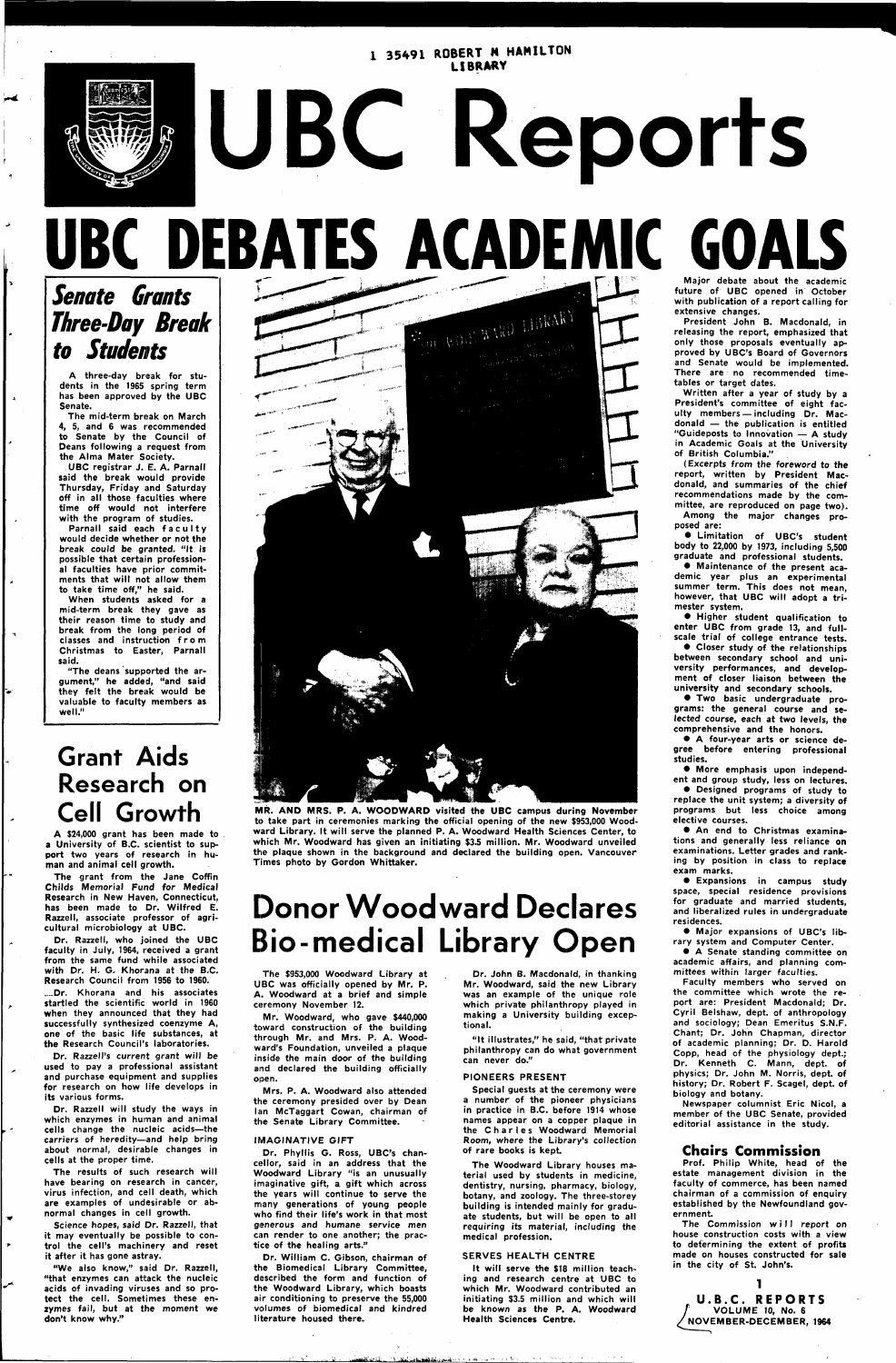# **RESULT OF YEAR-LONG STUDY Report Suggests Innovations, Improvements**

*The "Guideposts to Innovation" report of the President's committee on academic goals has sparked debate on the academic future of UBC. What follow are excerpts from the foreword to the report, written by President ]ohn B. Macdonald, and the summary and recommendations which followed most chapters in the 67-page report.* 

**The University of British Columbia is sensitive to its changing responsibilities. It is aware of its changing role in response to the great issues of our time: the Impact of the scientific revolution, the new dimensions of power, the gigantic contrasts of feast and famine, over-population, the surge of underdeveloped countries, the massive threats to individuality. The University is aware too of its new role on a much smaller stage within the Province of British Columbia—that of the comprehensive University offering undergraduate education and bearing almost the sole responsibility for graduate and professional education and responsibility for much of the research on which our future welfare depends.** 

**This documeht represents an attempt to define some goals for the University and to seek ways of achieving them. The document has been written by a President's Committee and is the result of studies extending over one year. The Committee consulted widely with members of the Faculty, including a large and representative Consultative Committee. Nevertheless, at the time of writing, the document does not represent an official position of the University, or even a consensus of Faculty opinion. It is what its name implies, a study of goals along with a series of recommendations. The document and recommendations will be considered by the various governing bodies of the University and, to the extent**  **the department concerned and the University admission officers that they have the intellectual capacity and academic foundation upon which to build, they be permitted to enter the University at an appropriate level.** 

#### *The Quality of Instruction*

#### and the Assessment of Achievement

**1. Lectures be reduced to an effective minimum and that other methods of instruction be used more frequently. To this end departments should review critically the nature of their teaching systems.** 

**2. Organized independent study programs be expanded. These should begin in the first year and be continued to an increasing extent in subsequent years.** 

**3. The University requirement of formal Christmas examinations be removed but departments be required to provide an assessment of the student's standing at the end of their first term at the University.** 

**4. The University work towards establishing norms which will permit a more uniform assessment of achievement throughout the University.** 

 $(b)$  The number of supplementals granted be **reduced by means of awarding adjudicated passes, based upon the students overall performance.** 

**5. In official transcripts, the numerical system of recording grades be replaced by letter grades and rank order of the student in the class.** 

**6. Functional specialization as in teaching or research among faculty members be accepted and rewarded.** 

**7. (a) Departments and Faculties establish procedures to demonstrate teaching methods to junior personnel and to encourage discussion and evaluation of instruction techniques. (b) The University establish a Teaching Research Group which would have associated** 



*Faculty members who prepared the "Guideposts to Innovation" report are, left to right, Kenneth C. Mann, Robert F. Scagel, John D. Chapman, President John B. Macdonald, Cyril S. Belshaw, John M. Norris, and S.* N. *F. Chant. Missing is D. Harold Copp. Vancouver Times Photo by Gordon Whittaker.* 

**that they are accepted, its recommendations will be implemented.** 

**This report can claim nothing new: in a sense it is as old as formal education. We believe that no single recommendation is without its parallel in some other institution. To this extent the recommendations are tried and true. Yet for the University of British Columbia they are new. Some ideas will be accepted after debate; others will fall by the wayside. The Committee presents this report with modesty and a keen sense of its inevitable inadequacies, yet with the conviction that the "Guideposts" point not only to innovation but to improvement.** 

**John B. Macdonald PRESIDENT** 

#### Admission Policy and Enrolment

**1. UBC plan to enlarge the total undergraduate enrolment to 16,500 and graduate enrolment (including post-Bachelor professional students) to 5,500 by 1973. 2. Studies comparing achievement in secondary school and performance at university be enlarged in scope and carried out regularly by the Office of . Student Services in conjunction with the University admission officers.** 

**3. Full-scale trials of standard admission tests be made, to be followed up by carefully-designed studies to test their predictive value.** 

**4. Entrance requirements continue to permit flexibility in the subjects which may be offered for entrance to the University, and that entrance to the first-year program be uniform for the University as a whole.** 

**5. The present regulations governing re-admission after failing first year be made more stringent.** 

**6. Students entering from Senior Matriculation be required to have a clear pass at first attempt in five subjects and an average of 60%.** 

**7. (a) All faculties and schools regard supple- ; ^mentals as a privilege to be granted only to 'those students with a standing sufficiently high to warrant a reasonable expectation of success- .. ..fill completion of the year.** 

**8. In unusual cases where applicants can satisfy** 

**with it an Audio-visual Centre to foster and facilitate use of audio-visual aids.** 

#### The Quality of Student Life

**1. The present liaison between secondary schools and the University be improved.** 

**2. All departments nominate a member or members of their staff to be directly responsible for academic advice and to ensure that such persons are available for consultation between terms.** 

**3. The program of subsidy and support from University funds for students' cultural activities be expanded.** 

**4. Unallocated study space and departmental reading rooms be provided in each new building. 5. The further development of decentralized coffee** 

**lounges and common rooms about the campus, designed to foster small group discussions.** 

**6. Some residences be set aside for graduate stu-**

**dents with amenities for them, and that affairs of such residences be run by house committees composed of and responsible to the students themselves, so far as is compatible with the responsibilities of the University administration according to statute.** 

**7. A committee composed of faculty and students examine the prevailing undergraduate residence rules with a view of liberalizing them as far as is consistent with the University's responsibilities with regard to conduct of students on campus.** 

**8. The University plan a significant increase in residences for married students.** 

**9. The University administration promote the zoning and development of the University Endowment Lands as a community germane to the welfare of the university.** 

#### $\mathbf 2$

#### U.B.C . REPORTS

**Volume 10, No. 6 — November - December, 1964. Authorized as second class mail by the Post Office Department, Ottawa, and for payment of postage in cash. Published by the University of British Columbia and distributed free of charge to friends and graduates of the University. Material appearing herein may be reproduced freely. Letters are welcome and should be addressed to The Information Office, UBC, Vancouver 8, B.C.** 

**10. The Faculty Council be charged with the task of continuously evaluating the quality of student life' and recommending means by which it can be improved.** 

#### Design and Structure of Curriculum

**1. The flexibility desirable in curriculum planning be provided by the purposeful and deliberate design of optional programs rather than by the widespread use of unprescribed electives.** 

**2. The unit system of measurement be discontinued in favour of a series of designed programs of study.** 

**3. The principle adopted that, where practicable, a Bachelor degree in Arts or Science be required for entry in to professional programs and that the basis of the Faculties of Arts and Science be broadened to include such fundamental work, at present offered in other Faculties, as is acceptable for the Arts and Science programs. To effect this it will be necessary for some departments to have representation and responsibility in more than one faculty.** 

**4. Each degree program contain a balance of work in the following elements: a selected discipline, allied disciplines and general education.** 

**5. Departments individually and collectively meet their responsibilities to design courses in the general education and inter-disciplinary elements of the curriculum.** 

**6. No fewer than five general education courses be required in all undergraduate curricula, three to be taken in the first two years (normally two in the first year) and the remainder in the upper years.** 

**7. The University have two basic undergraduate programs, the general course and the selected course, each at two levels: the Comprehensive and the Honours, in which the emphasis on the three curricular elements vary while retaining a common minimum of each.** 

**8. Commitment to specialized programs in the first year be resisted for most students.** 

#### The University Year

**1. The University year consist of two terms (Fall and Spring), of 13 weeks each, entered in September only, and a Summer term of 13 weeks entered in May. At least for the immediate future, the present Summer Session (as distinct from the Summer Term) to be retained.** 

**2. Means be devised by which the students complete registration before the opening date of the Fall term.** 

**3. Courses of study taken in the proposed Summer term provide an acceptable means of acceleration, permitting a student to obtain a degree in less time than at present.** 

**4. (a) Faculty should be expected to teach 4 out of 6 terms and not more than 3 consecutively; (b) if they teach 3 terms consecutively, they should be free of teaching duties for the next two terms while remaining on full salary and benefits; (c) their salary continues to be on a 12-month basis.** 

**5. Ways and means be examined by which school teachers could be released from their teaching duties in order to attend the regular university terms.** 

**6. Enrolment in Summer Session (as distinct from the proposed Summer Term) be limited to those who, because of their teaching positions, are unable to attend during the regular terms.** 

#### Graduate Work, Research

#### and Continuing Education

intment of disti

**1. The University provide the faculty and facilities for the considerable but orderly expansion of the graduate program.** 

**2. The University seek funds to permit graduate students to continue their program of studies throughout the year.** 

**3. The University actively support research programs in all the disciplines in which graduate work is to be offered. 4. The University seek funds to permit the ap-**

**research and foster creative work.** 

**5. The University devise an organization to capitalize on the funds which may be available from the public to support fundamental research in fields where aid is presently inadequate.** 

**6. The Department of Extension be replaced by a Faculty of Continuing Education.** 

**7. Funds be allocated to faculties, schools and departments specifically for the purpose of undertaking Continuing Education programs for credit, and strengthening the quality of their non-credit offerings.** 

#### Academic Administration

**1. There be established a Senate Standing Committee on Academic Affairs consisting of nine members charged with the responsibility of advising Senate on the quality and development of the University curriculum.** 

**2. The larger faculties establish a Faculty Planning Committee to assist the dean and faculty to assign academic priorities and maintain an appropriate balance between existing fields and departments.** 

**3. Faculty Curriculum Committees concern themselves not with the detailed content of courses, which is primarily a departmental responsibility, but with the, principles which underlie degree and departmental programs.**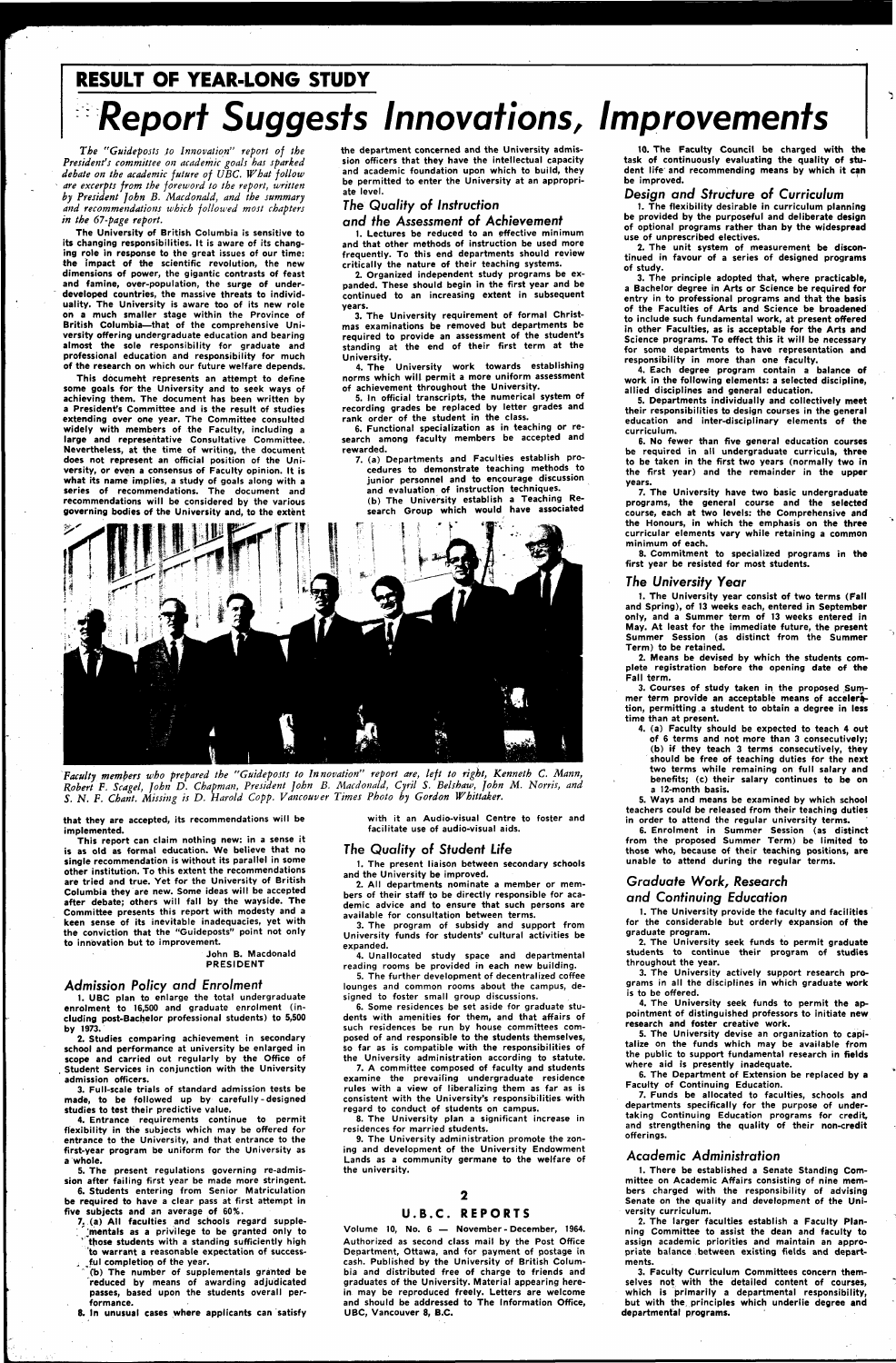

 $\overline{A}$ 



**DR. WALTER KOERNER PROF. MARGARET ORMSBY PROF. ROY DANIELLS** 



**FIVE DEGREES AWARDED** 

# **Governor, Faculty Members Honored**

**A total of five honorary degrees have been conferred on a member of UBC's Board of Governors and two members of the faculty in recent months.** 

**The recipients are Dr. Walter Koerner, a UBC Governor since 1957; Prof. Roy Daniells, head of the English dept., and Dr. Margaret Ormsby, actting head of the history dept. LIBRARY DONOR** 

**Dr. Koerner received honorary doctor of laws degrees from the University of New Brunswick in October and from the University of Victoria**  on November 14 when Dr. Malcolm **Taylor was installed as president.** 

**Mr. Koerner, who has been a generous donor to the UBC library and other campus facilities, is chairman** 

**of the board of Rayon ier Canada (B.C.) Ltd., and was appointed by the federal government to the Economic Council of Canada in 1963.** 

**Prof. Daniells received honorary doctor of laws degrees from the University of Toronto Nov. 27 and from Queen's University in May.** 

# **Council Seeks to Raise \$40,000 To Expand Educational Research**

**Author of two volumes of poetry and a book on Baroque art and John Milton, the English poet, Prof. Daniells is also a contributor and member of the editorial committee of the Literary History of Canada, to be published by the University of Toronto Press this year.** 

**Dr. Ormsby received the degree of doctor of laws Oct. 24 at ceremonies marking the opening of the new Uni-**

**versity College on the Fort Garry campus of the University of Manitoba.** 

**Prof. Ormsby is a former president of the B.C. Historical Association and was appointed by the Centennial Committee to prepare an official history of B.C., published in 1958.** 

#### **AWARD OF MERIT**

**She was made a freeman of the City of Vernon in 1959, the same year she received an award of merit from the American State and Local History Society and the American Society of Archivists.** 

**She is currently vice-president of the Canadian Historical Association and is serving a second term on the Historic Sites and Monuments Board of Canada.** 

### **NEW EXECUTIVE DIRECTOR NAMED**

**The B.C. Educational Researc h Council will seek to raise \$40,000 by the end of 1964 to expand research, the newly-appointed executive director of the Council has announced.** 

**Dr. Walter Hartrick, associate professor of education at UBC, said that at least six B.C. school boards had already assured the Council that they would make contributions to an expanded research program.** 

**Dr. Hartrick, who was named executive director of the BCERC September 1, said funds will also be sought**  from local teacher associations, **parent-teacher associations, and the department of education.** 

**B.C.'s total expenditure on education is now approaching \$100 million, Dr. Hartrick said, but very little has been provided for research into the effectiveness of the system and how** 

**it might be improved.** 

 $\overline{\phantom{a}}$ 

**"Money must be provided," he said, "to purchase the time and talent of**  **persons who can carry out rigorous research."** 

**Dr. Hartrick said the Council plans, in the immediate future, to concentrate its research in curriculum and instruction in such areas as the appropriate level for study of foreign languages, the effectiveness and efficiency of new courses and programs, and kindergarten programs.** 

**Other areas of research such as general school evaluation, school administration and teacher education will not be ignored, he added.** 

**In certain situations, Dr. Hartrick said, school boards will be encouraged to allow teachers to undertake research projects. Larger, more complex projects may require the services of professors from the education faculties of B.C.'s three public universities,** 

The University of B.C. has purchased Yorkeen **former home of Senator S. S. McKeen at the tip of Point Grey, for \$100,000, plus incidental legal expenses.** 

**he said.** 

The 50-year-old mansion stands on  $3\frac{1}{2}$  acres of **rolling lawns and gardens overlooking Howe Sound.** 

**Another important aspect of the Council's work will be the introduc-**

**tion into B.C. schools of programs based on research carried out elsewhere, Dr. Hartrick said.** 

**The Council has carried out eight research studies at a cost of approximately \$5,000 since it was formed in 1957.** 

**The main contributors to these projects have been the B.C. School Trustees' Association and the B.C. Teachers Federation.** 

**The Council is composed of representatives of UBC's faculty of education, the Vancouver School Board and its research division, the University of Victoria, the provincial department of education, the B.C. Parent-Teacher Federation, the BCTF, and the B.C. School Trustees Association.** 

**Dr. Hartrick taught at high schools in Trail, Prince George, and Dawson Creek, and obtained his doctor of** 

**philosophy degree at the University of Chicago before permanently joining the UBC faculty in 1961.** 

### **Computer Aids Health Studies A UBC doctor is using question-**

**naires, statistics, and the electronic computer as tools in the continuing struggle to improve community health. Dr. Donald O. Anderson, of UBC's faculty of medicine, works in the field of epidemiology, or the study of epidemics, a branch of medicine which is concerned with the distribution of all diseases, infectious or not** 

**"To most people," says Dr. Anderson, "an epidemic involves a localized and highly infectious disease which flares up for a short time and then subsides."** 

**Epidemiology concerns itself with all diseases, infectious or hot, and often involves the study of well people, a group which acts as a standard against which to measure the prevalence of disease.** 

**To continue epidemiology studies** 

### **Heads Named for Five Departments**

**New heads have been named recently for five UBC departments.** 

**Prof. William S. Hoar, one of the world's leading fish physiologists and a member of the UBC faculty since 1945, is the new head of the zoology dept. He succeeds Dr. Ian McTaggart-Cowan, who is now UBC's dean of graduate studies.** 

**Prof. William H. Mathews, one of Canada's leading experts on glaciers and volcanoes, is the new head of the geology dept. succeeding Prof. V. J. Okulitch, the new dean of science.** 

**The new head of the dept. of metallurgy, Prof. William M. Armstrong, succeed s Prof. Frank Forward, who resigned earlier this year to become the first director of the science secretariat established by the federal government.** 

**Prof. William Nicholls is the head of the newly-created dept. of religious studies in the faculty of arts, and Dr. Alfred J. Elliot heads the new ophthalmology dept. in the faculty of medicine.** 

**begun in 1961, Dr. Anderson recently received a \$7,500 grant from the Canada Council. It is one of six awards made by the Council to Canadian scientists from a fund established by an anonymous donor to further interdisciplinary studies.** 

**Part of the grant will be used to continue work on data obtained by Dr. Anderson during surveys in Berlin, New Hampshire, in 1961, and Chilliwack, B.C., in 1963.** 

**Both these surveys were designed to throw light on the causes of chronic lung disease, which is the fastest**  growing cause of death in North **America.** 

**Another part of the Council grant will be used to further studies on .the health hazards of climate and air pollution using available data and results** 

**obtained from surveys to be carried out in a B.C. town, which has yet to be selected. >** 

### **ON TIP OF POINT GREY**

# Sen. McKeen's Home Bought for \$100,000

**UBC bought it from St. Mark's Theological College at the price it was sold recently to St. Mark's by Senator and Mrs. McKeen.** 

**"We are most fortunate in being able to add to our campus a property of such unique value to the University," said! UBC President John B. Macdonald. "Its purchase is a most logical step. The former Graham house, donated to the University**  last year, occupied a similar 3<sup>1/2</sup> acre site immedi**ately east of Yorkeen.** 

**"UBC has now gained possession of an entire 7-acre pocket of land which is entirely surrounded by campus, but had been in possession of private owners.** 

**"The dollar value of this land to the University in years to come just cannot be estimated, quite apart from its aesthetic value. The University will have a problem to raise the cash, but the Board of** 

3

**U.B.C. REPORTS NOVEMBER-DECEMBER, 1964 VOLUME 10, No. 6** 

**Governors decided to take advantage of this unique opportunity to purchase.** 

**"An arrangement for the financing will be worked on a self-liquidating basis. Studies have been undertaken to determine which of several prospective uses would provide most service to the university.** 

**"The University is most grateful to St. Mark's College for making possible this valuable addition to the UBC campus — and, of course, to the original generosity of Senator and Mrs. McKeen in making Yorkeen available to St. Mark's."** 

**The 18-room mansion was built before the first world war by E. P. Davis, a pioneer Vancouver lawyer.** 

**The entire 7-acre tract was established by special provincial legislation.**